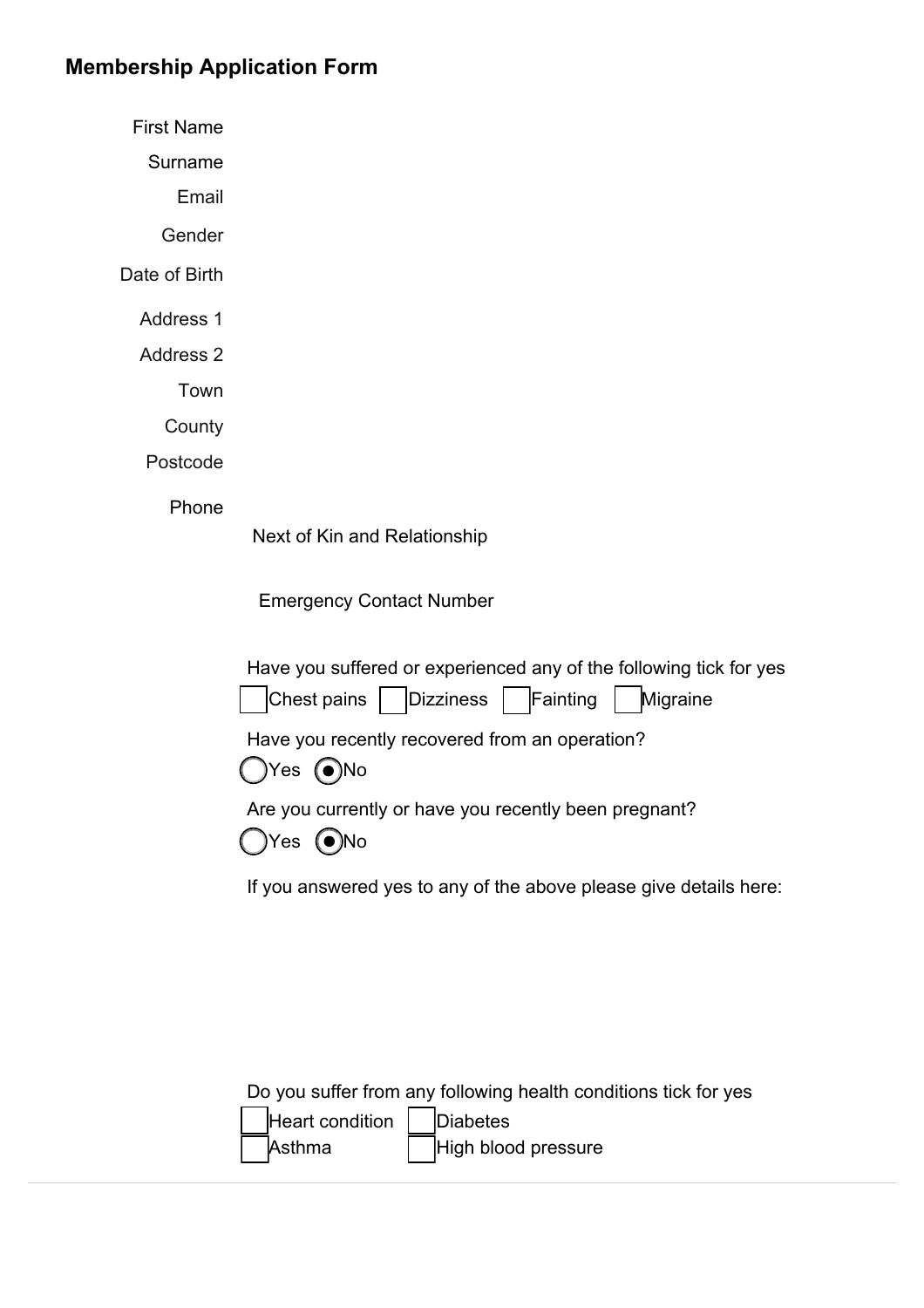## **Membership Application Form**



Stroke | Low blood pressure

Any Bone or joint problems aggrevated by physical activity?



To your knowledge are there any Pains/conditions/disorders, which limit or restrict your physical movement?



To your knowledge are there any reasons why you should not participate in physical activity?



Has a Doctor ever recommended seeking advice before engaging in physical activity?



If you answered yes to any of the above please give details here:

List any serious injuries in the last 5 years

| Do you know your current 400m Swim time*                                                                                                           |
|----------------------------------------------------------------------------------------------------------------------------------------------------|
| 11-12 mins<br>Not done                                                                                                                             |
| Do you know your current 200m Swim time*<br>)1-2 mins $\bigcirc$ 3-4 mins $\bigcirc$ 5-6 mins<br>)2-3 mins $\bigcirc$ 4-5 mins $\bigcirc$ Not done |
| Current 5km Time *<br>$( )15-17$ mins $( )21-23$ mins $( )27-29$ mins $( )33-35$ mins                                                              |